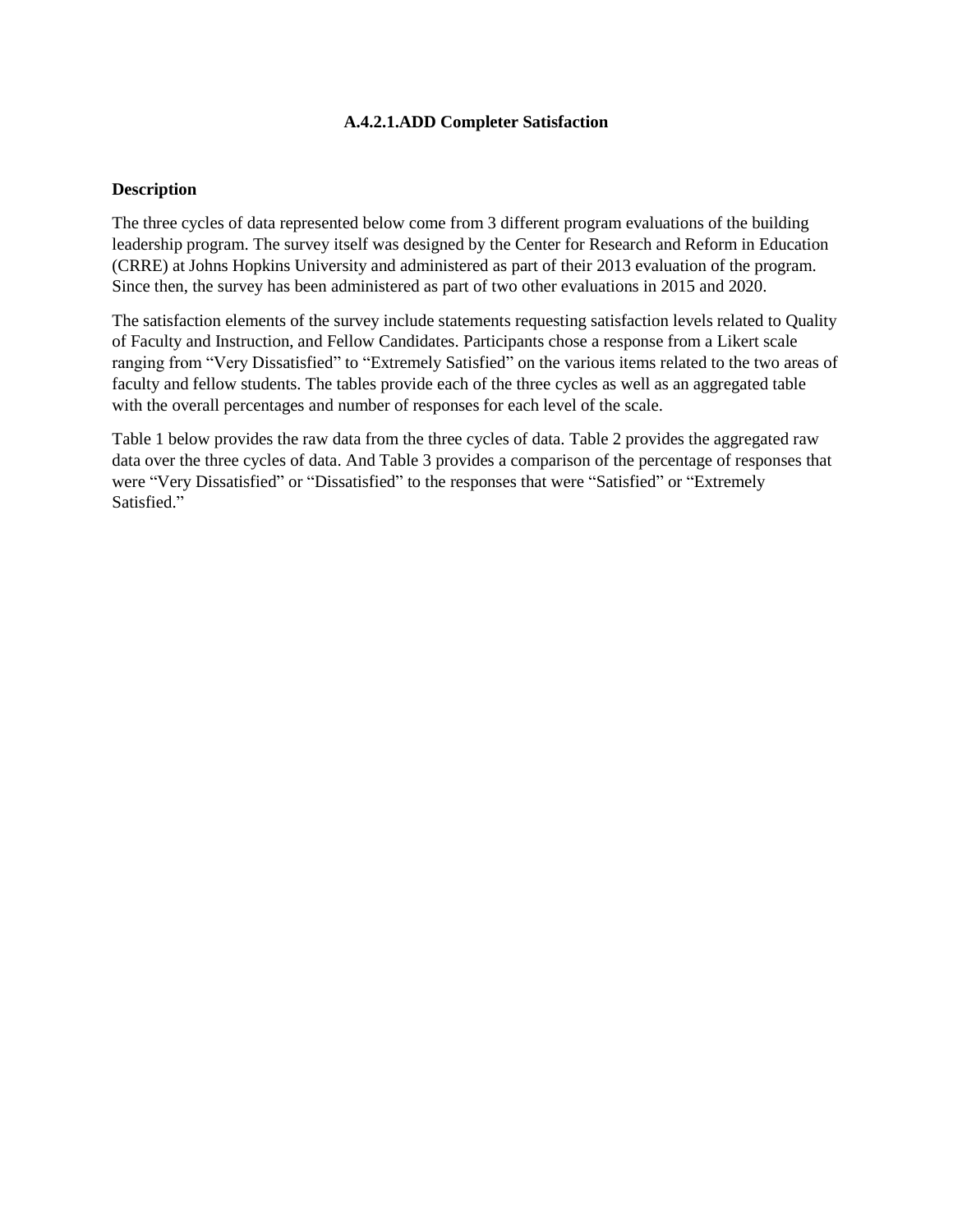| <b>Satisfaction with Faculty and Instruction</b>                                         |                      |                  |                                                     |           |                               |                      |                |                                                     |           |                        |                      |                |                                                     |            |                               |
|------------------------------------------------------------------------------------------|----------------------|------------------|-----------------------------------------------------|-----------|-------------------------------|----------------------|----------------|-----------------------------------------------------|-----------|------------------------|----------------------|----------------|-----------------------------------------------------|------------|-------------------------------|
| Table 1.<br><b>RAW DATA</b>                                                              | Very<br>dissatisfied | Dissatisfied     | Cycle 1<br>Neither<br>satisfied nor<br>dissatisfied | Satisfied | <b>Extremely</b><br>satisfied | Very<br>dissatisfied | Dissatisfied   | Cycle 2<br>Neither<br>satisfied nor<br>dissatisfied | Satisfied | Extremely<br>satisfied | Very<br>dissatisfied | Dissatisfied   | Cycle 3<br>Neither<br>satisfied nor<br>dissatisfied | Satisfied  | <b>Extremely</b><br>satisfied |
| Instructors' knowledge<br>of the key concepts                                            | $\mathbf{1}$         | 3                | $7\phantom{.0}$                                     | 38        | 10                            | $\mathbf{1}$         | 3              | $\tau$                                              | 45        | 12                     | $\mathbf{0}$         | $\overline{2}$ | $\overline{2}$                                      | 15         | 8                             |
| Instructors' ability to<br>relate concepts to the<br>real world                          | $\overline{2}$       | $\overline{2}$   | $8\,$                                               | 25        | 22                            | 2                    | 3              | 9                                                   | 30        | 25                     | $\mathbf{1}$         | 2              | $\mathbf{0}$                                        | 14         | 10                            |
| Instructors' ability to<br>explain the material in<br>an engaging way                    | $\mathbf{1}$         | $\sqrt{6}$       | $10\,$                                              | $30\,$    | 12                            | $\mathbf{1}$         | $\sqrt{6}$     | $10\,$                                              | 38        | 13                     | $\mathbf{0}$         | $\overline{2}$ | $\overline{4}$                                      | 10         | 11                            |
| Feedback on<br>assignments (other<br>than grades) received<br>from instructors           | $\overline{4}$       | 15               | 18                                                  | 16        | $\overline{5}$                | $\overline{4}$       | 17             | 22                                                  | 18        | 6                      | $\mathbf{1}$         | $\mathbf{1}$   | $\overline{4}$                                      | 11         | 10                            |
| Ability to meet and<br>communicate with<br>instructors outside of<br>Fellowship training | $\mathbf{1}$         | $\sqrt{6}$       | $11\,$                                              | $28\,$    | 12                            | $\mathbf{1}$         | 6              | 13                                                  | 31        | 16                     | $\boldsymbol{0}$     | $\sqrt{2}$     | $\overline{3}$                                      | $\sqrt{6}$ | 16                            |
| Opportunities to<br>pursue work-related<br>projects in program                           | $\mathbf{1}$         | 9                | 9                                                   | $20\,$    | 17                            | $\overline{2}$       | 9              | 11                                                  | 23        | 20                     | $\mathbf{1}$         | $\overline{3}$ | $\overline{3}$                                      | $10\,$     | 10                            |
| Improving my<br>interpersonal skills<br>through teamwork                                 | $\overline{c}$       |                  | $6\phantom{.}6$                                     | 31        | 18                            | $\sqrt{2}$           | $\mathbf{1}$   | $\tau$                                              | 34        | 23                     | $\mathbf{1}$         | $\mathbf{1}$   | $\overline{c}$                                      | 11         | 12                            |
| Relevance of course<br>material in preparing<br>effective principals                     | 3                    | 5                | $\overline{7}$                                      | 26        | 17                            | $\mathbf{3}$         | 5              | 8                                                   | 30        | 20                     | $\overline{2}$       | $\mathbf{1}$   | $\overline{3}$                                      | 13         | 8                             |
| Totals                                                                                   | 15                   | 47               | 76                                                  | 214       | 113                           | 16                   | 50             | $87\,$                                              | 249       | 135                    | $\sqrt{6}$           | 14             | 21                                                  | 90         | 85                            |
| Percentage                                                                               | 3.23%                | 10.11%           | 16.34%                                              | 46.02%    | 24.30%                        | 2.98%                | 9.31%          | 16.20%                                              | 46.37%    | 25.14%                 | 2.78%                | 6.48%          | 9.72%                                               | 41.67%     | 39.35%                        |
|                                                                                          |                      |                  |                                                     |           |                               |                      |                | <b>Satisfaction with Fellow Candidates</b>          |           |                        |                      |                |                                                     |            |                               |
|                                                                                          | Cycle 1              |                  |                                                     |           |                               | Cycle 2              |                |                                                     |           |                        | Cycle 3              |                |                                                     |            |                               |
|                                                                                          | Very<br>dissatisfied | Dissatisfied     | Neither<br>satisfied nor<br>dissatisfied            | Satisfied | <b>Extremely</b><br>satisfied | Very<br>dissatisfied | Dissatisfied   | Neither<br>satisfied nor<br>dissatisfied            | Satisfied | Extremely<br>satisfied | Very<br>dissatisfied | Dissatisfied   | Neither<br>satisfied nor<br>dissatisfied            | Satisfied  | Extremely<br>satisfied        |
| Diversity of individual<br>perspectives                                                  | $\mathbf{0}$         | $\mathbf{1}$     | $8\,$                                               | 27        | 18                            | $\mathbf{0}$         | $\mathbf{1}$   | $\,8\,$                                             | 32        | 22                     | $\boldsymbol{0}$     | $\overline{0}$ | $\mathbf{0}$                                        | 18         | 9                             |
| Collaborative<br>mentality                                                               | $\overline{0}$       | $\boldsymbol{0}$ | $5\overline{)}$                                     | 28        | 20                            | $\mathbf{0}$         | $\mathbf{0}$   | $\mathfrak{S}$                                      | 31        | 26                     | $\overline{0}$       | $\overline{1}$ | $\overline{c}$                                      | 14         | $10\,$                        |
| Diversity of individual<br>experience                                                    | $\Omega$             | 2                | $7\phantom{.0}$                                     | 25        | 20                            | $\overline{0}$       | $\overline{2}$ | $7\phantom{.0}$                                     | 31        | 23                     | $\overline{0}$       | $\mathbf{1}$   | 6                                                   | 14         | 6                             |
| Ability to work in<br>teams                                                              | $\mathbf{0}$         | $\mathbf{1}$     | $\,8\,$                                             | 35        | 15                            | $\boldsymbol{0}$     | $\mathbf{1}$   | $\,8\,$                                             | 39        | 20                     | $\mathbf{1}$         | $\mathbf{1}$   | $\overline{3}$                                      | 13         | $\overline{9}$                |
| Totals                                                                                   | $\Omega$             | $\overline{4}$   | 28                                                  | 115       | 73                            | $\boldsymbol{0}$     | $\overline{4}$ | 28                                                  | 133       | 91                     | $\mathbf{1}$         | $\mathfrak{Z}$ | 11                                                  | 59         | 34                            |
| Percentage                                                                               | 0.00%                | 1.82%            | 12.73%                                              | 52.27%    | 33.18%                        | 0.00%                | 1.56%          | 10.94%                                              | 51.95%    | 35.55%                 | 0.93%                | 2.78%          | 10.19%                                              | 54.63%     | 31.48%                        |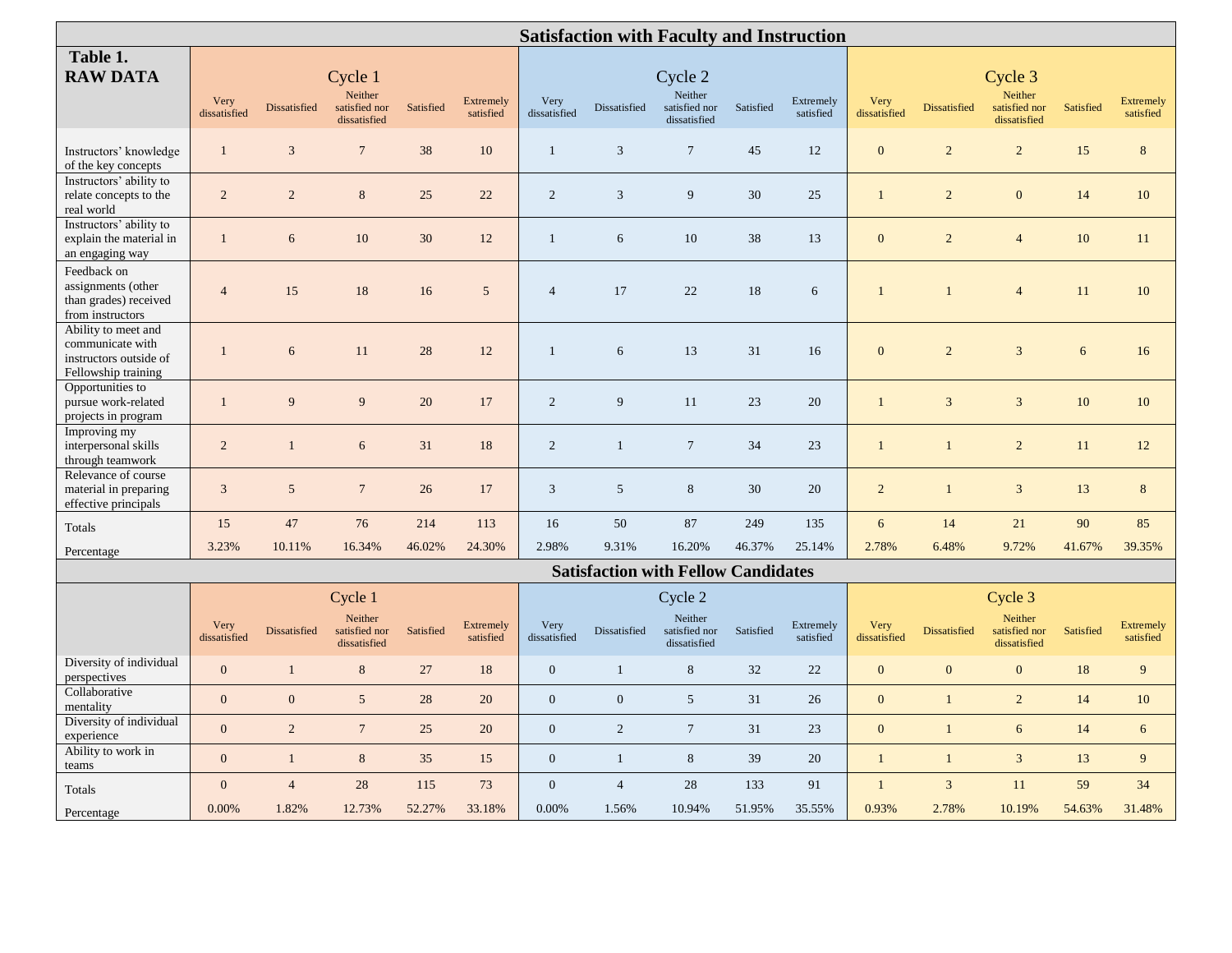| Satisfaction with Faculty and Instruction                                          |                      |                 |                                       |           |                               |  |  |  |  |
|------------------------------------------------------------------------------------|----------------------|-----------------|---------------------------------------|-----------|-------------------------------|--|--|--|--|
| Table 2.<br><b>RAW DATA</b>                                                        | 3 Cycle Aggregate    |                 |                                       |           |                               |  |  |  |  |
|                                                                                    | Very<br>dissatisfied | Dissatisfied    | Neither satisfied nor<br>dissatisfied | Satisfied | Extremely<br>satisfied        |  |  |  |  |
| Instructors' knowledge of the key concepts                                         | $\overline{2}$       | 8               | 16                                    | 98        | 30                            |  |  |  |  |
| Instructors' ability to relate concepts to the real world                          | 5                    | $7\phantom{.0}$ | 17                                    | 69        | 57                            |  |  |  |  |
| Instructors' ability to explain the material in an engaging<br>way                 | $\overline{2}$       | 14              | 78                                    | 36        |                               |  |  |  |  |
| Feedback on assignments (other than grades) received<br>from instructors           | 9                    | 33<br>44        |                                       |           | 21                            |  |  |  |  |
| Ability to meet and communicate with instructors outside<br>of Fellowship training | $\overline{2}$       | 14              | 27                                    | 65        | 44                            |  |  |  |  |
| Opportunities to pursue work-related projects in program                           | $\overline{4}$       | 21              | 23                                    | 53        | 47                            |  |  |  |  |
| Improving my interpersonal skills through teamwork                                 | 5                    | 3               | 15                                    | 76        | 53                            |  |  |  |  |
| Relevance of course material in preparing effective<br>principals                  | 8                    | 11              | 18                                    | 69        | 45                            |  |  |  |  |
| Totals                                                                             | 37                   | 111             | 184                                   | 553       | 333                           |  |  |  |  |
| Percentage                                                                         | 3.04%                | 9.11%           | 15.11%                                | 45.40%    | 27.34%                        |  |  |  |  |
| <b>Satisfaction with Fellow Candidates</b>                                         |                      |                 |                                       |           |                               |  |  |  |  |
|                                                                                    | Aggregate            |                 |                                       |           |                               |  |  |  |  |
|                                                                                    | Very<br>dissatisfied | Dissatisfied    | Neither satisfied nor<br>dissatisfied | Satisfied | <b>Extremely</b><br>satisfied |  |  |  |  |
| Diversity of individual perspectives                                               | $\mathbf{0}$         | $\overline{2}$  | 16                                    | 77        | 49                            |  |  |  |  |
| Collaborative mentality                                                            | $\boldsymbol{0}$     | $\mathbf{1}$    | 12                                    | 73        | 56                            |  |  |  |  |
| Diversity of individual experience                                                 | $\boldsymbol{0}$     | 5               | 20                                    | 70        | 49                            |  |  |  |  |
| Ability to work in teams                                                           | $\mathbf{1}$         | 3               | 19                                    | 87        | 44                            |  |  |  |  |

Totals 1 11  $11$  67  $307$  198 Percentage 1.1.47% 52.57% 33.90% 1.88% 1.47% 52.57% 33.90%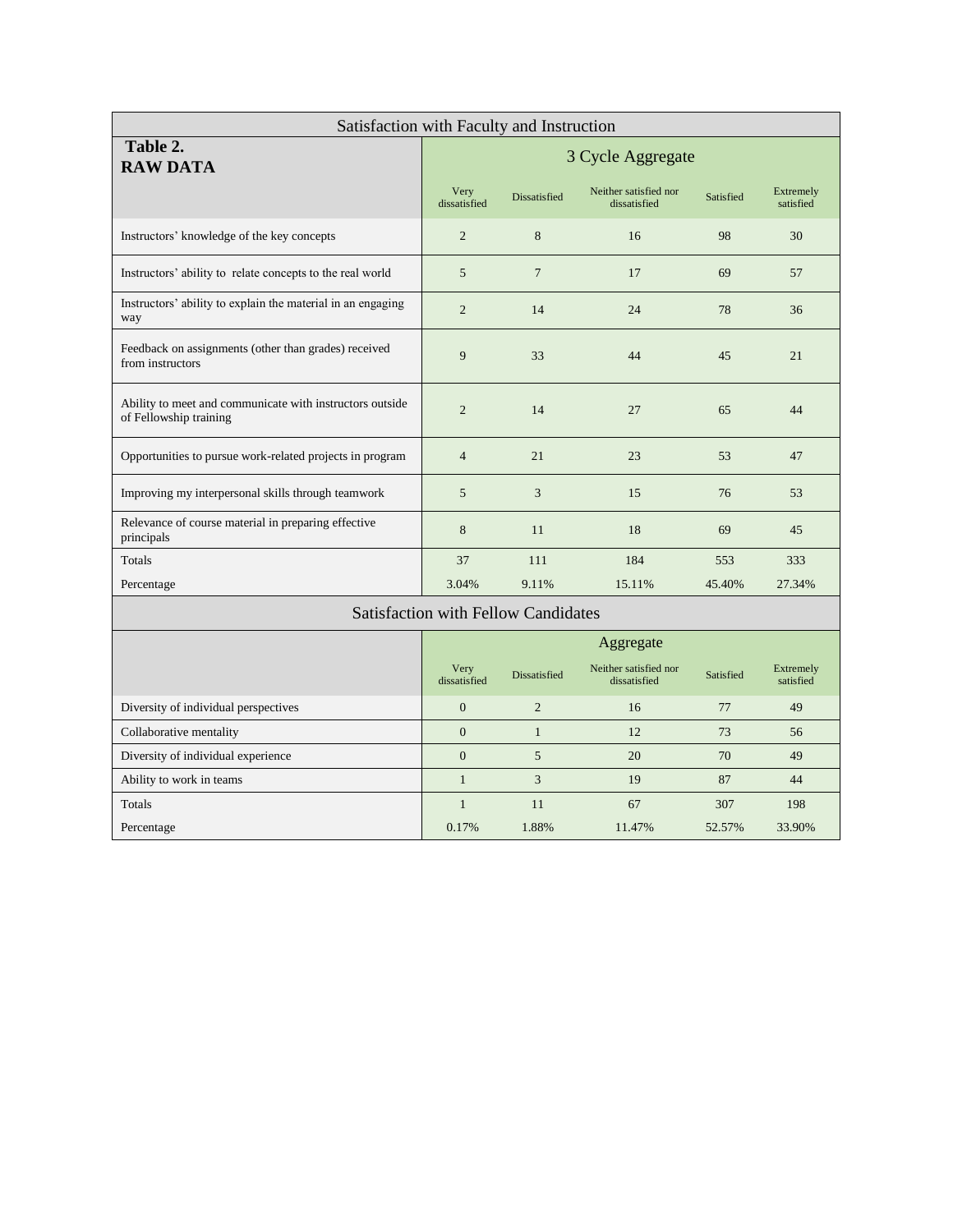|                                                                                       | <b>Satisfaction with Faculty and Instruction</b> |                                                 |                                           |                                          |                                                  |                                          |                                                  |                                          |  |  |
|---------------------------------------------------------------------------------------|--------------------------------------------------|-------------------------------------------------|-------------------------------------------|------------------------------------------|--------------------------------------------------|------------------------------------------|--------------------------------------------------|------------------------------------------|--|--|
| Table 3.<br><b>Percent Dissatisfied and</b><br><b>Satisfied</b>                       | <b>Cycle 1</b>                                   |                                                 | <b>Cycle 2</b>                            |                                          | <b>Cycle 3</b>                                   |                                          | <b>Aggregate</b>                                 |                                          |  |  |
| <b>Statement</b>                                                                      | % Dissatisfied<br>or Very<br>Dissatisfied        | % Satisfied or<br>Extremely<br>Satisfied        | % Dissatisfied<br>or Very<br>Dissatisfied | % Satisfied or<br>Extremely<br>Satisfied | % Dissatisfied<br>or Very<br><b>Dissatisfied</b> | % Satisfied or<br>Extremely<br>Satisfied | % Dissatisfied<br>or Very<br>Dissatisfied        | % Satisfied or<br>Extremely<br>Satisfied |  |  |
| Instructors' knowledge of the key<br>concepts                                         | 6.78%                                            | 81.36%                                          | 5.88%                                     | 83.82%                                   | 7.41%                                            | 85.19%                                   | 6.49%                                            | 83.12%                                   |  |  |
| Instructors' ability to relate concepts to<br>the real world                          | 6.78%                                            | 79.66%                                          | 7.25%                                     | 79.71%                                   | 11.11%                                           | 88.89%                                   | 7.74%                                            | 81.29%                                   |  |  |
| Instructors' ability to explain the<br>material in an engaging way                    | 11.86%                                           | 71.19%                                          | 10.29%                                    | 75.00%                                   | 7.41%                                            | 77.78%                                   | 10.39%                                           | 74.03%                                   |  |  |
| Feedback on assignments (other than<br>grades) received from instructors              | 32.76%                                           | 36.21%                                          | 31.34%                                    | 35.82%                                   | 7.41%                                            | 77.78%                                   | 27.63%                                           | 43.42%                                   |  |  |
| Ability to meet and communicate with<br>instructors outside of Fellowship<br>training | 12.07%                                           | 68.97%                                          | 10.45%                                    | 70.15%                                   | 7.41%                                            | 81.48%                                   | 10.53%                                           | 71.71%                                   |  |  |
| Opportunities to pursue work-related<br>projects in program                           | 17.86%                                           | 66.07%                                          | 16.92%                                    | 66.15%                                   | 14.81%                                           | 74.07%                                   | 16.89%                                           | 67.57%                                   |  |  |
| Improving my interpersonal skills<br>through teamwork                                 | 5.17%                                            | 84.48%                                          | 4.48%                                     | 85.07%                                   | 7.41%                                            | 85.19%                                   | 5.26%                                            | 84.87%                                   |  |  |
| Relevance of course material in<br>preparing effective principals                     | 13.79%                                           | 74.14%                                          | 12.12%                                    | 75.76%                                   | 11.11%                                           | 77.78%                                   | 12.58%                                           | 75.50%                                   |  |  |
| <b>Totals</b>                                                                         | 13.33%                                           | 70.32%                                          | 12.29%                                    | 71.51%                                   | 9.26%                                            | 81.02%                                   | 12.15%                                           | 72.74%                                   |  |  |
|                                                                                       |                                                  |                                                 |                                           |                                          | <b>Satisfaction with Fellow Candidates</b>       |                                          |                                                  |                                          |  |  |
| <b>Statement</b>                                                                      | % Dissatisfied<br>or Very<br><b>Dissatisfied</b> | % Satisfied or<br><b>Extremely</b><br>Satisfied | % Dissatisfied<br>or Very<br>Dissatisfied | % Satisfied or<br>Extremely<br>Satisfied | % Dissatisfied<br>or Very<br><b>Dissatisfied</b> | % Satisfied or<br>Extremely<br>Satisfied | % Dissatisfied<br>or Very<br><b>Dissatisfied</b> | % Satisfied or<br>Extremely<br>Satisfied |  |  |
| Diversity of individual perspectives                                                  | 1.85%                                            | 83.33%                                          | 1.59%                                     | 85.71%                                   | 0.00%                                            | 100.00%                                  | 1.39%                                            | 87.50%                                   |  |  |
| Collaborative mentality                                                               | 0.00%                                            | 90.57%                                          | 0.00%                                     | 91.94%                                   | 3.70%                                            | 88.89%                                   | 0.70%                                            | 90.85%                                   |  |  |
| Diversity of individual experience                                                    | 3.70%                                            | 83.33%                                          | 3.17%                                     | 85.71%                                   | 3.70%                                            | 74.07%                                   | 3.47%                                            | 82.64%                                   |  |  |
| Ability to work in teams                                                              | 1.69%                                            | 84.75%                                          | 1.47%                                     | 86.76%                                   | 7.41%                                            | 81.48%                                   | 2.60%                                            | 85.06%                                   |  |  |
| <b>Totals</b>                                                                         | 1.82%                                            | 85.45%                                          | 1.56%                                     | 87.50%                                   | 3.70%                                            | 86.11%                                   | 2.05%                                            | 86.47%                                   |  |  |